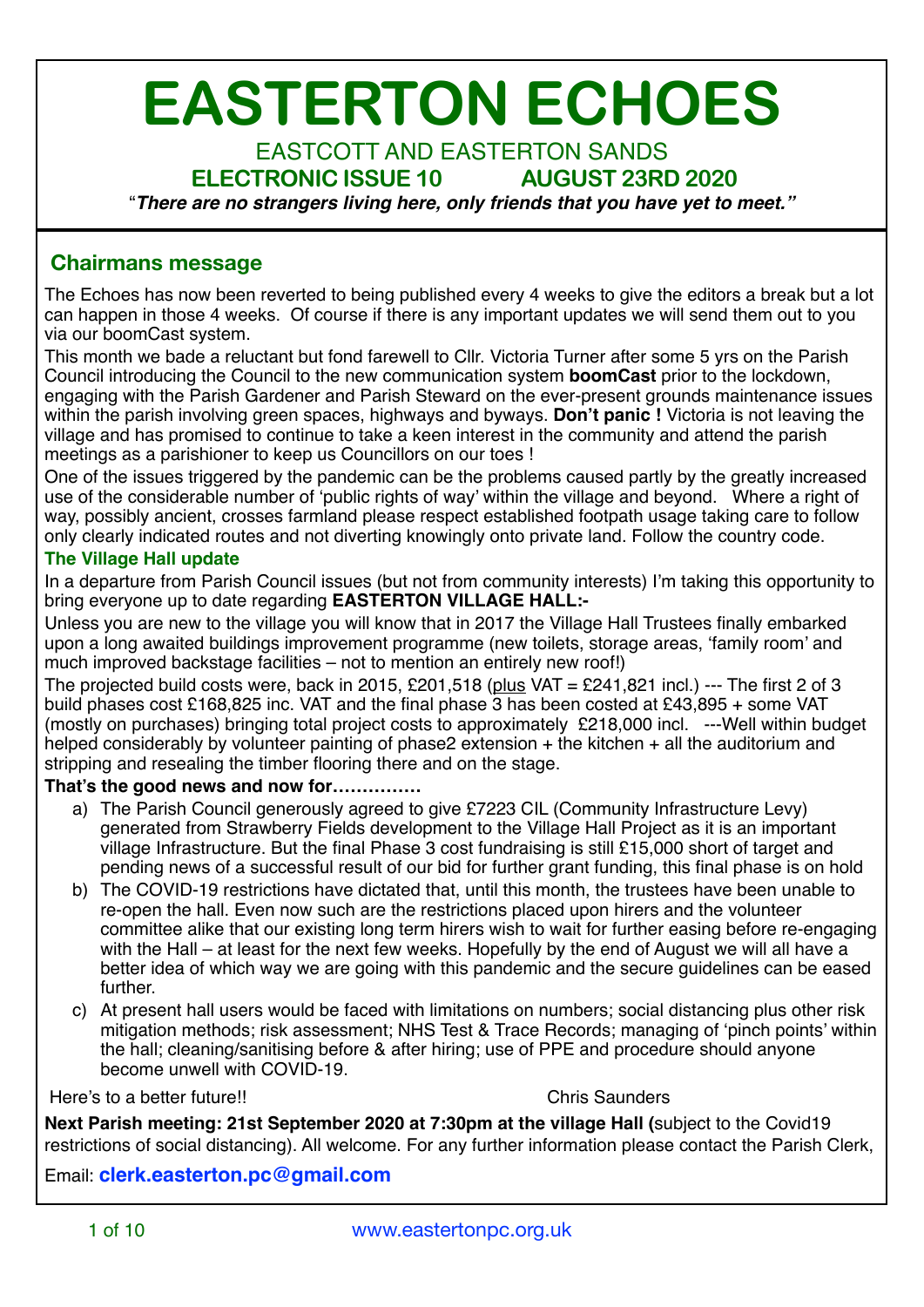# **Wiltshire Council**

### **ROAD CLOSURE 14 SEPTEMBER to 09 OCTOBER 2020**

### **Section 14(1) of the Road Traffic Regulation Act 1984**

**Temporary Closure of: A342 (Part), Rushall, Charlton, Wilsford, Marden, Chirton and Urchfont**  (Ref: TTRO 6667)

Notice is hereby given that the Wiltshire Council has made an Order to close temporarily to all traffic:

A342 (Part), Rushall, Charlton, Wilsford, Marden, Chirton and Urchfont; from its junction with Pewsey Road to its junction with B3098.

**To enable:** Wiltshire Council to carry out verge and highway remedial works. **Alternative route:** via A342 (unaffected length) – A360 – B3086 – The Packway and vice versa.

**Alternative route for vehicles over 4.1 metres:** via A342 (unaffected length) – A360 – Cheverell Road – High Street – A360 - B3086 – The Packway and vice versa.

**The closure and diversion route will be clearly indicated by traffic signs.** 

**This Order will come into operation on 14 September 2020 and the closure will be required between the hours of 20:00 and 06:00 until 09 October 2020.** 

It is anticipated that the works will take the stated duration to complete depending upon weather conditions. Access will be maintained for residents and businesses where possible, although delays are likely due to the nature of the works. The Order will have a maximum duration of 18 months.

### **For further information:**

### **Please contact Ben Leverett of Wiltshire Council on 07826943272.**

**Sustainable Transport Group, County Hall, Bythesea Road, Trowbridge BA14 8JN** 

### **ENERGY SURVEY Provisional Results**

Of the survey sent out end of last year we received 22 completed forms back from the residents with interesting comments and suggestions. A full analysis will be published later after having a meeting with an energy consultant in September, to see if there is a way forward to help the village and community towards a more energy efficient future. There are funds out there for village energy biased projects which the Council will investigate and put forward to the Community. Solar Panel and ground source energy installations were the common thread and consensus was if there was an opportunity for a collective to install solar panels or another energy source at an economical cost within the village then the responders to the initial survey would be interested.

Suggestions so far: the need to install Electric Charging points for cars in the village; suggested site at the village Hall, Individual on suitable houses or land, wind power turbines, micro hydro systems. Safe cycle routes round the village, Community Garden, Allotments, repair shop/shed held in the village Hall, planting trees, managing hedgerows such as correct laying and layering of hedges.

One of the aims to help the village to become zero Carbon rated, is to investigate and hold public meetings with companies/consultants/ who can deliver or advise on the potential of new energy projects.

There will be another survey coming out about how the village sees the future and how to improve what we have to enhance the community and the environment . Cllr. Judy Boyt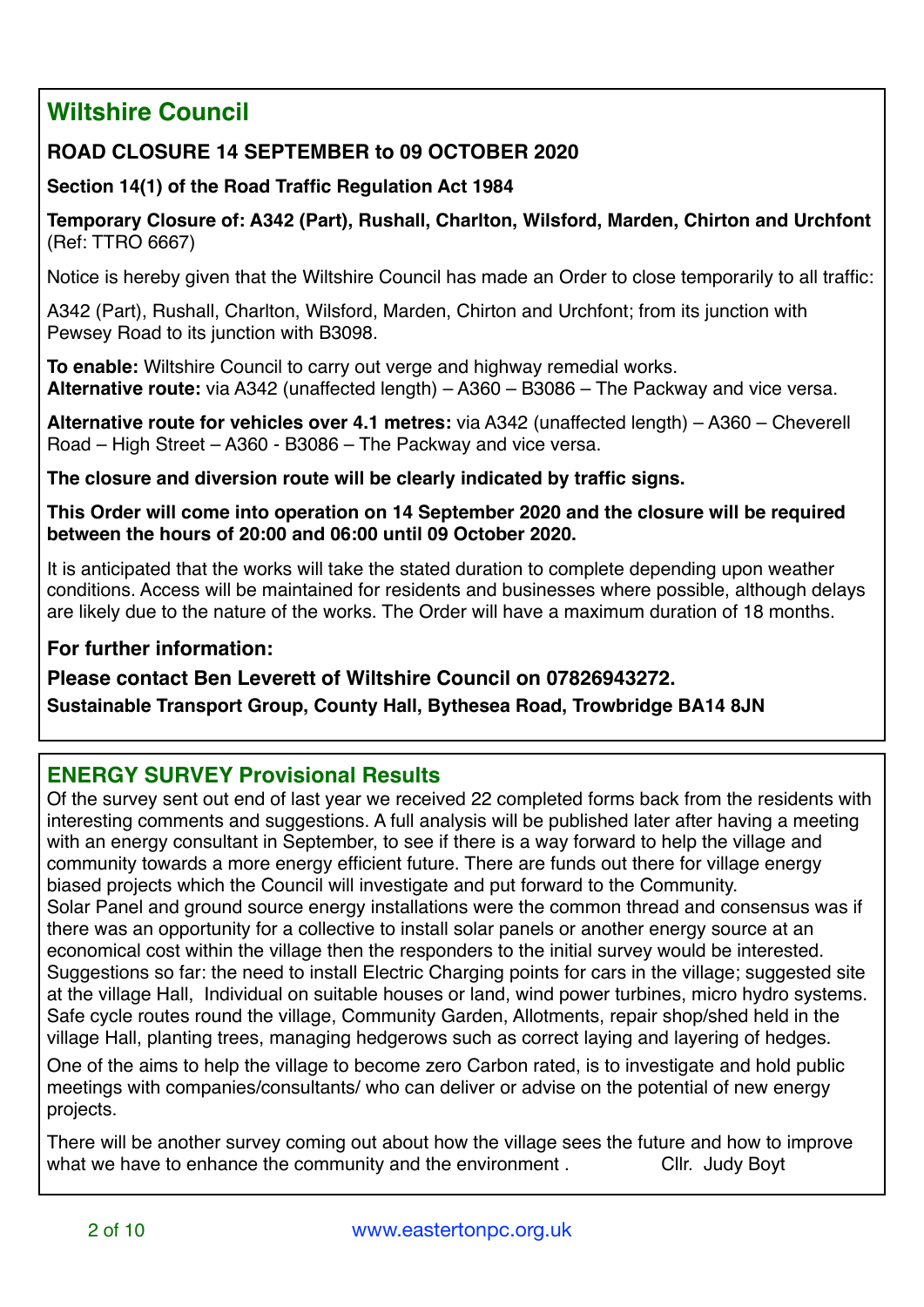## **SPOTLIGHT on PARISH RESIDENTS**

# **DEBBIE FULLER**, Garden Designer

An Aussie in Wiltshire with a Garden Mission

### **What made you interested in gardens?**

*"It all really started by accident. The house my husband and I bought in 1987 had a long thin garden which was entirely full of vegetables and looked like an allotment. At the time I was working as a Company Secretary and, with the help of my mother-in-law, over the next five years we totally rebuilt it at weekends."*

### **What happened next?**

*"During my time at home following the birth of my sons, I started giving friends advice on their gardens. I found that I could look at any garden and communicate to the homeowner some ways of improving what they already had without necessarily doing anything too complicated.*"

### **How would you describe yourself?**

*"I am a Ready Steady Cook gardener - I will work with whatever I am given, improving on what currently exists to the satisfaction of the clients."* 

### **What was your big break?**

*"A friend asked me to redesign her garden, she then moved into a larger house with a big garden and asked me to design and create that garden as well. An interior designer moved in next door to the friend, he was greatly impressed by what I had created in my friend's garden, so he recommended me to a number of his clients."*

### **How do you plan gardens that fit the client and the garden?**

*"I start by discussing the client's thoughts and ideas with them. The end result has got to be something that works for the client with a maintenance schedule that fits into the time that they have to give to it. I can then suggest the best way to achieve what the client is looking for while ensuring that the maintenance required will not overwhelm them. As the work is being done, I will teach the client how to maintain the things that have been added to their garden and am always available to return to the garden if required."* 

Debbie has lived in Eastcott for five years creating a most beautiful garden out of a former horse paddock. She has just come out of retirement due to recent widowhood and returned to her love of gardening and the creation of beautiful spaces.

Email: [debbie.fuller@newington.house](mailto:debbie.fuller@newington.house) Tel: 07792 986995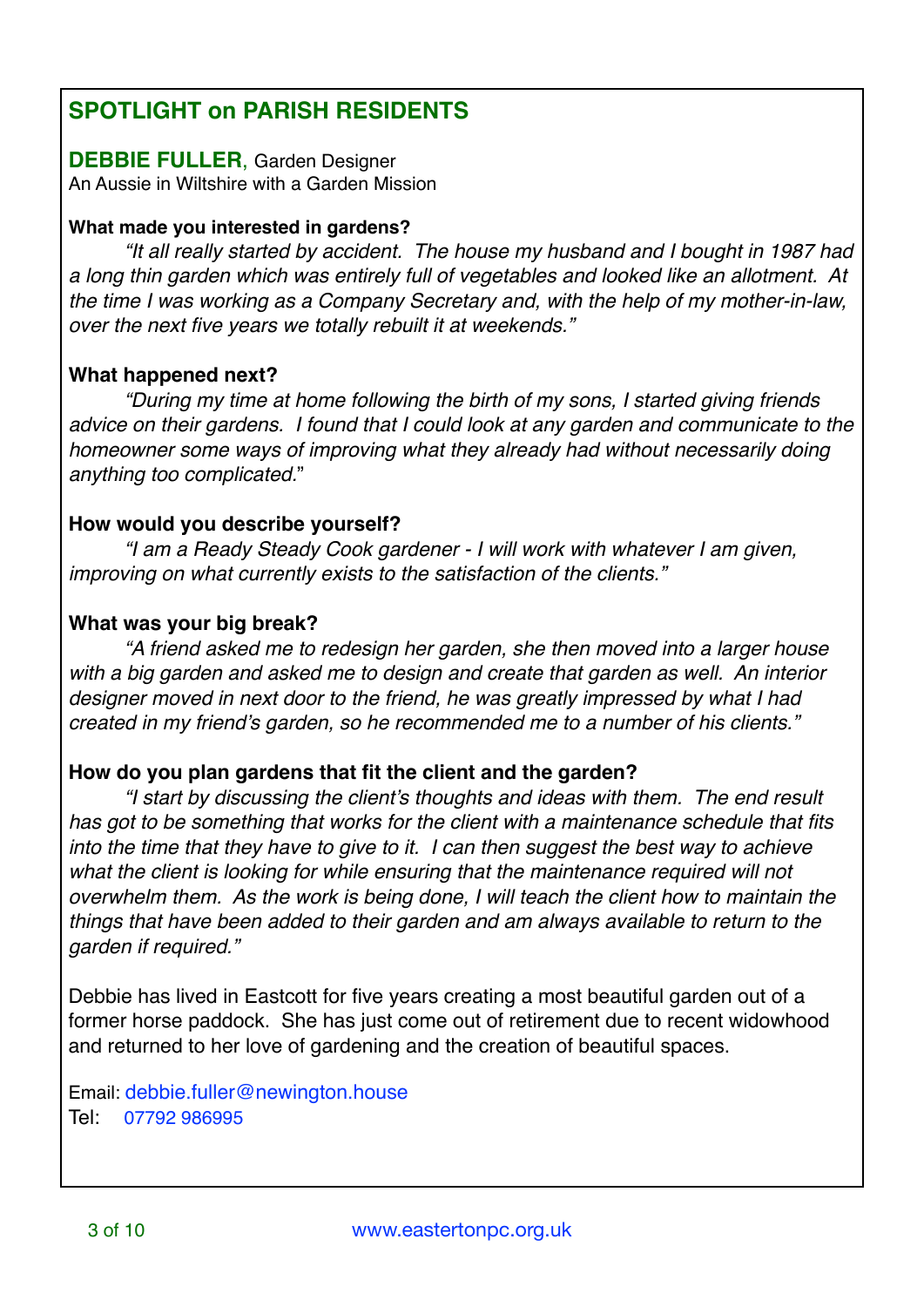

### **THERE'S SAFETY IN NEIGHBOURS Our new Neighbourhood Watch campaign to prevent burglaries**

As lockdown eases in the UK, we're expecting a rise in burglaries. We've partnered with the Home Office to create a new social media campaign to help keep people safe and continue the great work your scheme is already doing.

Our new **Safety in Neighbours** campaign is particularly exciting as it has a modern and eyecatching design to grab younger people's attention and attract even more new members. Read more about the campaign below.

### **We need your help**

Please help us spread the word and share the campaign on your local Neighbourhood Watch's social media pages and chat groups. You could

also share the press release attached with your local news media and radio stations.

- **• Visit** our [campaign page](https://www.ourwatch.org.uk/get-involved/support-campaign/safety-neighbours-campaign)
- **• Watch** our [campaign video](https://youtu.be/wGtadtgJKQU)
- **Download** our campaign social media [pack](https://www.ourwatch.org.uk/sites/default/files/documents/2020-07/Safety%20in%20Neighbours%20Campaign%20Social%20Pack.pdf)
- **• Share** using **#SafetyinNeighbours** in the caption
- **• Tag** Neighbourhood Watch in the post
	- **◦ Facebook:** @ourwatch
	- **◦ Twitter:** @N\_watch
	- **◦ Instagram:**  @neighbourhood.watch.insta

### **The Arts Spotlight this month**

### **The Pounds Arts Centre, CORSHAM August newsletter**

**Hi everyone, how are we all in… August?**

Well, you may have spotted that live performance is returning to The Pound arts centre later this month. In the form of outdoor theatre taking place in our car park. And this makes us so incredibly happy. We cannot wait to spend the day with the brilliant HandleBards, and of course, those of you that have tickets. We look forward to welcoming you through the gates and experiencing the joy of coming together for these special events.

Over these last four months we've done our very best to keep going – creating and sustaining an ongoing programme, keeping in close touch with you our wonderful audiences, supporting partners, artists and young people – and of course all the planning and preparation for re-opening. This week, our doors will be open to you on Tuesday, Thursday & Friday from 11am to 4pm, the last chance to catch the brilliant Incendiary exhibition, and our pop-up café will be providing a takeaway lunch of delicious delights along with our usual array of drinks.

At Pound Arts, community comes first, and as we journey out of this crisis we are determined to bring our communities with us. We're incredibly proud that we are slowly reopening our spaces to our community and artists. Since closing our doors in March we've needed your support more than ever to continue our work. If you are able, please consider donating to our [Pound Arts Comeback Fund.](https://poundarts.us4.list-manage.com/track/click?u=85b69fea5a8b2ac4130f50342&id=5d2c4e445d&e=26b18e6361)

If you haven't already done so, we hope that you all manage to get some sort of rest and respite planned in the coming weeks. This has been hard for everyone and we all deserve some TLC. So go get some wherever you are. You've earned it.

It's good to be back, to be moving forward. Come see us when you can, and we want to thank all of you for helping us through this incredibly challenging time.

### **The Pound Arts Team**

**[www.poundarts.org.uk](http://www.poundarts.org.uk)**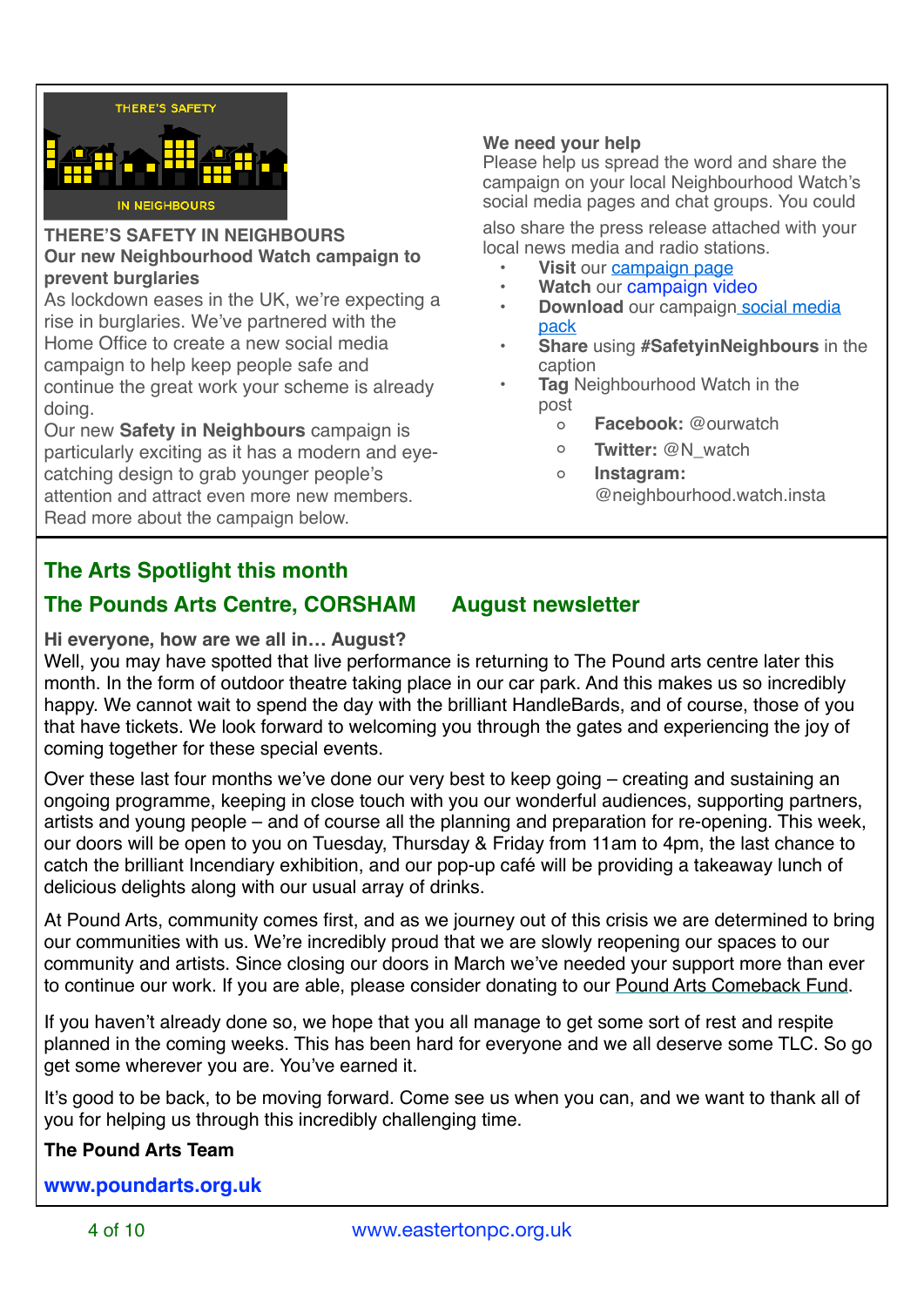### **St Barnabas Church News**

At present there is little change in the activity at St Barnabas church. We are pleased by the response to the Zoom services held every Sunday morning at 10.00am. If anyone is interested in joining us, please either email[: lavingtonrector@gmail.com](mailto:no_reply@apple.com)

you will be sent an invitation and participation code or see details on the church web site or through the church office which is open on Monday and Thursday 10.00am until 12.00pm.

In addition to the above the church building is open for private prayer/reflection on Wednesday afternoon 1pm to 4pm and Sunday morning 9am to 12noon.

Please follow the instructions and restrictions displayed in each church to ensure that everyone remains safe and healthy. If we find that these are not being followed there will be no choice but to close the churches again.

Reverend Marion is considering the possibility of holding a Communion Service on rotation between the five churches of the Benefice. However, this is a long slow process ( this is the C of E!). First the PCC's of all the churches would have to meet to consider the details and we would be subject to severe restrictions with no singing or wine for the congregation. We would be interested to hear from anyone with a strong opinion on the subject. We are also very much aware that Remembrance Sunday is on the horizon and are looking into the feasibility of an open air service to commemorate the day.

### **Recent Bereavements**

Finally I must add a sad note by recording two losses, firstly Steve Brown who was a long standing member of the village and a supportive member of the church. Our thoughts are with his family, now of Little Cheveril.

We also feel deep sadness at the loss of Carol Part. Carol was, for many years an active and much loved member of our congregation - not to mention organist when we were in dire straits! She served most successfully on the PCC, notably as our treasurer and secretary. Above all we will miss her enthusiasm and positivity, she was warm, lively, creative and incredibly efficient. Our thoughts and love go out to her family and especially to David. We hold him in our hearts and prayers at this time. **Pat Morrison** ( church warden)

# **Easterton Parish Council Coronavirus Community Support**

The Volunteer Programme is still here to help.

if you are in need of help, Have you been told that you need to self-isolate ? Do you need help with essential shopping, collecting medicines or errands? Please contact **any of us below for help** – We will try and organise support from the Village. Councillor **Anthony Snook 07831 116136 [anthonysnook@tiscali.co.uk](mailto:anthonysnook@tiscali.co.uk)** Councillor **Judy Boyt 07860 242836 [judy@judyboyt.com](mailto:judy@judyboyt.com) Briony Clarke 07976 798196 [briony@padesk.com](mailto:briony@padesk.com)**

**01380699043**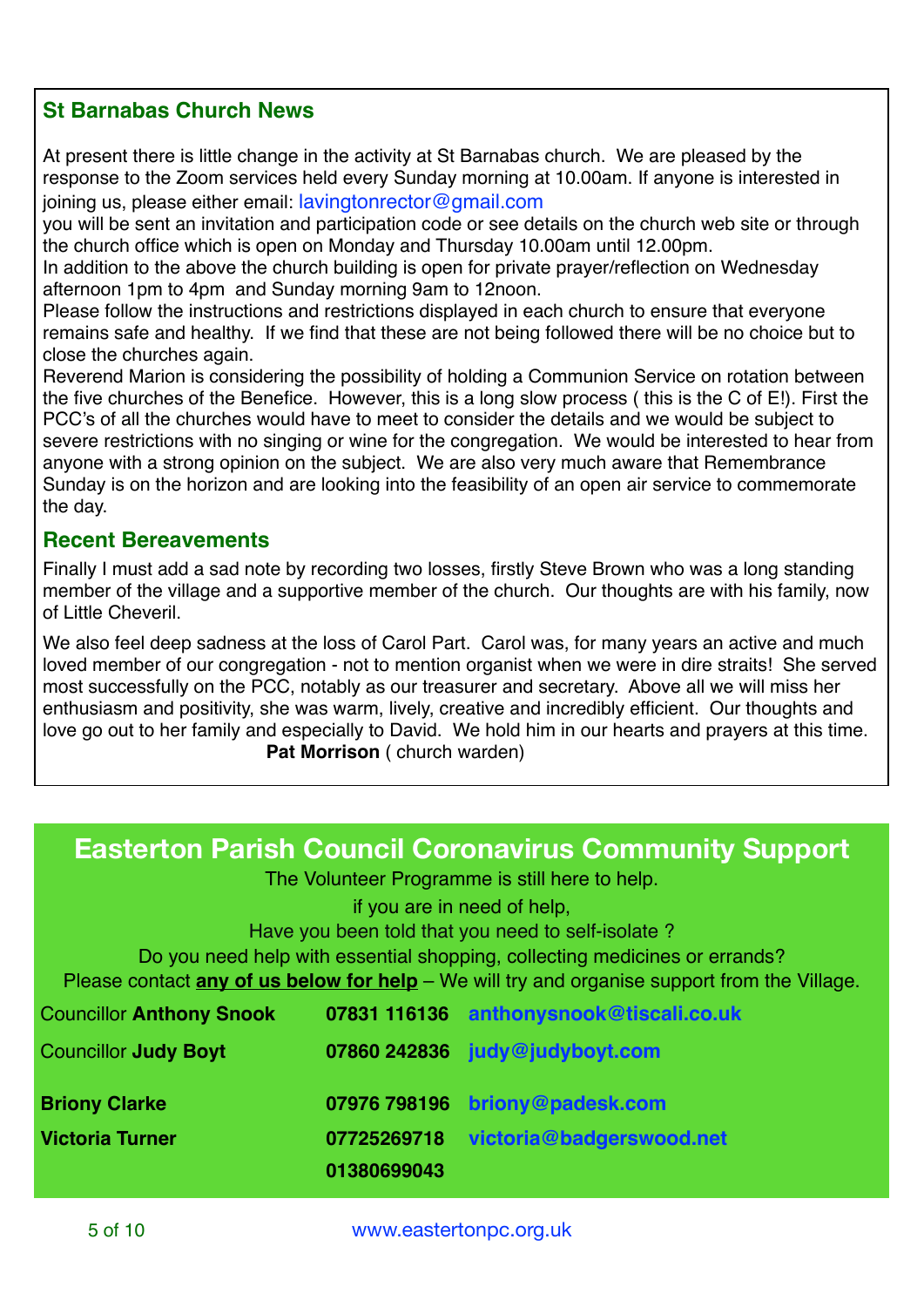# **FLU VACCINES 2020**

# **Market Lavington Surgery**

**[www.marketlavingtonsurgery.nhs.uk](http://www.marketlavingtonsurgery.nhs.uk)**

### Plans for the 2020 Flu Clinics

This year, perhaps more than ever, it is important that those at risk and the most vulnerable within our community receive a flu vaccination. Market Lavington Surgery has worked hard to provide a solution that allows flu clinics to take place whilst maintaining social distancing and managing the ongoing threats posed by Covid-19.

Saturday 17th October Thursday 22nd October Morning Evening Tel: **01380 812500**

Appointments must be pre-booked. A 'turn up and wait' service will not be operating this year.

Please note, the procedure on the day will be as follows:

Vaccinations will be offered in the first instance to the over 65s, as well as to those at risk due to an underlying health concern. (At this stage, vaccinations will not be offered to the general 50-64 year old population.)

If you believe you are eligible for a flu vaccination, please contact the Surgery on 01380 812500 to book your appointment.

Please ensure you wear a face mask at all times whilst inside the building. Alcohol gel will be available for your use.

The car park at the surgery can get congested during clinics. if at all possible, please arrive on foot to help with the smooth running of the clinic.

### **The Courtyard Surgery. West Lavington**

**[www.courtyardsurgery.co.uk](http://www.courtyardsurgery.co.uk)**

The Courtyard Surgery will be offering appointments once vaccines arrive. If you are in an eligible group you may be offered vaccination when you have Another appointment. People in the 50-64 year old group will not be offered vaccination until later in the season

Please arrive as close to your appointment time as possible as there is reduced seating available to ensure social distancing. Please be ready for your injection.

Please bring a face covering and use the alcohol gel by the entrance.

A one way system will be in place within the surgery.

### Tel: **01380 813300**

Clinics will be held at the Surgery on the following dates:

Friday 23rd October Thursday 29th October Saturday 31st October Thursday 5th November Friday 6th November

- Please arrive at your appointment time. If you arrive too early, you may be asked to wait in your car /outside the building until the time of your appointment.
- On arrival, staff will direct you to a place to wait, in order to maintain social distancing.
- Whilst waiting, you should remove all outer clothing/coats and roll up your sleeve.
- All clinical staff will be wearing full PPE and there will be minimal contact with the
- patient.
- Once you have received your flu vaccination, you will be asked to immediately leave
- the building via a separate exit.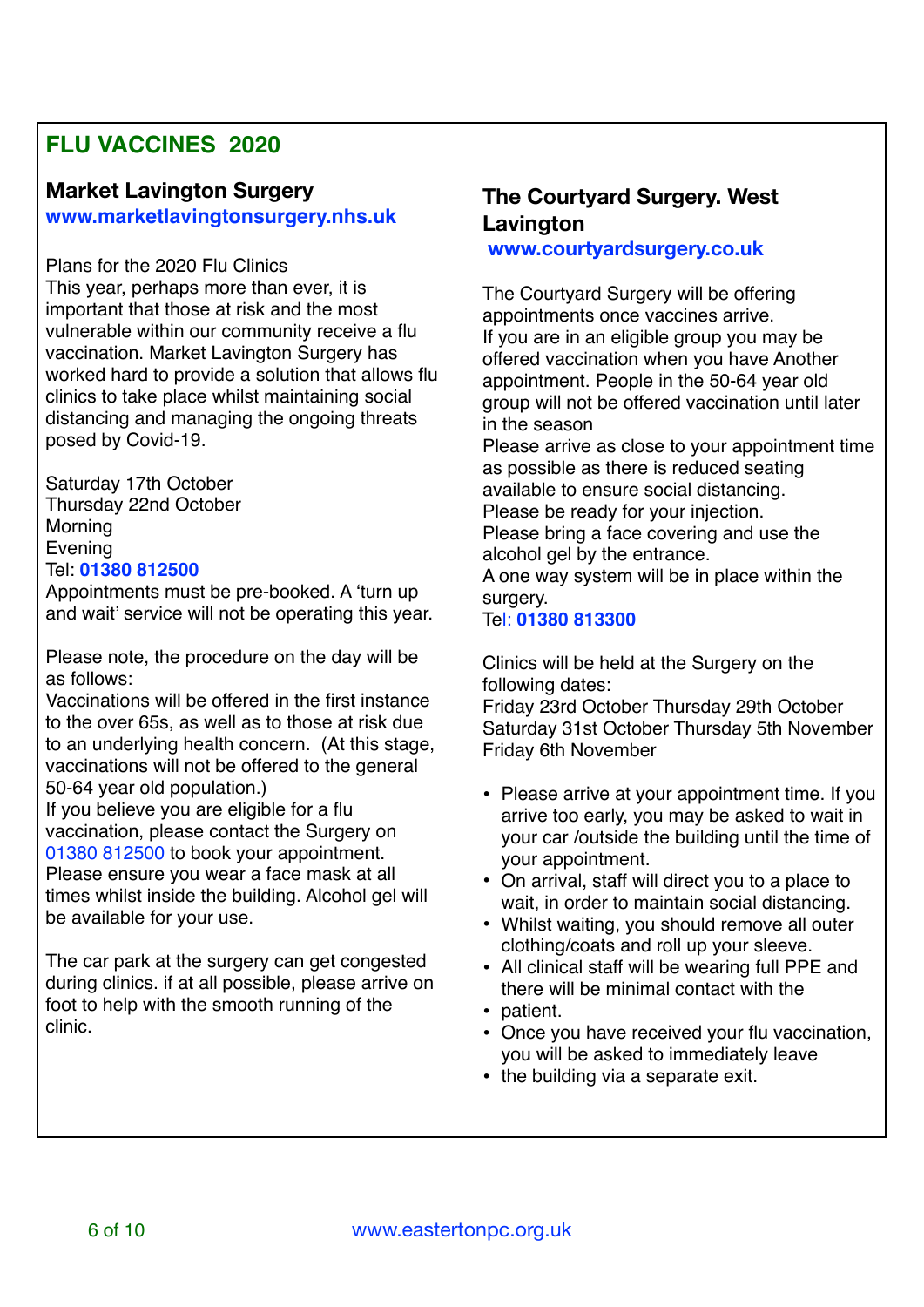# LINK SCHEME URGENT APPEAL

Community First are the supporting body for the 43 Link schemes that run throughout Wiltshire. As I am sure you know Link Schemes are voluntary groups which offer a transport and good neighbour service to local people who are in need, perhaps because they are elderly, disabled, isolated and lonely, single parents, or perhaps temporarily in need because of illness.

These essential services provide a safety net for those unable to access services in other ways. Link Schemes aim to complement other services, statutory and voluntary.

Link Schemes operate as small, independent charitable organisations and all volunteers use their own private vehicles. (Insurance and DBS checks are carried out).

To give you an idea of the level of support The Link Schemes offer, last year they made 31,351 health related journeys and completed 48,027 good neighbour tasks which incorporate collecting prescription's and shopping.

Due to Covid 19, the Link schemes have found themselves suffering from a large number of volunteers being unable to drive because of age and or vulnerability.

**WE DESPERATELY NEED YOUR SUPPORT IN PROMOTING OUR RECRUITMENT DRIVE TO FIND NEW VOLUNTEERS ACROSS WILTSHIRE TO KEEP THIS VITAL SERVICE GOING IN THESE TIMES.** 

THANK YOU

**Community First** Unit C2, Beacon Business Centre Hopton Park Devizes, SN10 2EY

### **[www.communityfirst.org.uk](http://www.communityfirst.org.uk/) 01380 722 241**

Normal working hours, Monday to Thursday 9.00am-2.30pm & Friday 9am-12pm. Email: [slloyd@communityfirst.org.uk](mailto:slloyd@communityfirst.org.uk) | m: 07769 557 583| t: 01380 722 241

# Defibrillator Training; 05/10/2020 at 7.30pm at the Village Hall (subject to COVID-19 social distancing requirements) ALL WELCOME

**Reminder date this is a must event to learn how to use this piece of kit in an emergency. Please come, even as a refresher for those who have been before. Equipment is being continually updated so this is the time for you to get familiar with it and perhaps help save someones life.**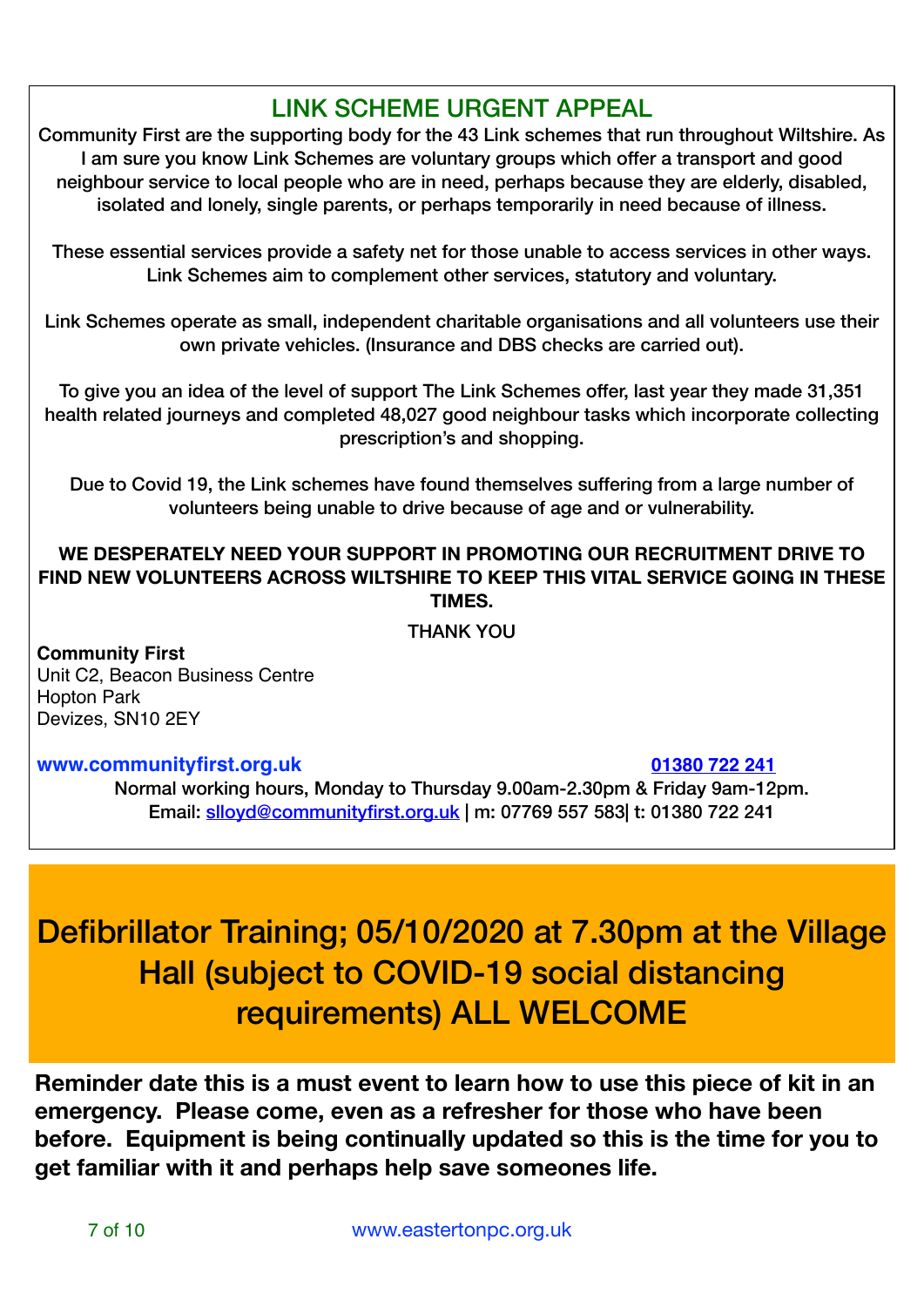### **GARDEN SECTION**

### **Allotments and a Community Orchard**

The Market Lavington Parish Council has been approached by people seeking allotments and others who would like a community orchard provided in Market Lavington.

The Market Lavington Parish Council is looking to buy land for these two purposes, and seeking grants to convert the agricultural land for these purposes.

If you have a piece of land that you would be prepared to sell to the Parish Council please contact the Parish Clerk.

The Parish Council is required to get the best value on any purchases or contracts.

### **Question for Easterton residents from the editor.**

Is it about time we had allotments and a community orchard in Easterton as well ? Please contact Judy Boyt with your thoughts and support for such a project. Now is the time to capitalise on growing your own vegetables. Also for capitalising on the potential glut of fruit and vegetables and forming a cooperative to make jams, pickles etc and swap or sell on ? Any thoughts ? Please email: **[judy@judyboyt.com](mailto:judy@judyboyt.com)**

### **Orchards were once widespread throughout the British isles – apple varieties hail from north of Inverness to the edge of Cornwall. Until recently every farm, country house and suburban garden had its own collection of fruit trees.**

Pressure on land for new houses and roads and the importation of cheap fruit from abroad has caused the loss of many of these small orchards. Orchards in villages and on the edge of towns are prime targets for development.

The acreage of commercial orchards has declined rapidly too. In 1970 MAFF recorded 62,200 hectares of orchards in the UK, which declined to 46,600 hectares in 1980 and further to 22,400 hectares in 1997. This is a 64% decline in 27 years.

We desperately need more places to relax and play in, and we also need shared activities to enable people of different age groups and backgrounds to come together. In city, town or village the Community Orchard is becoming the equivalent of the wood in the countryside a century and more ago – a communal asset for the whole parish. But more than that it can be the focal point for the whole village – the open-air village hall. We could have school orchards, city, museum, hospital and factory orchards open to all. Community Orchards help to revive an interest in fruit growing, provide a way of sharing knowledge and horticultural skills and stimulate us into growing food for ourselves again.

For more information on allotments and orchards, click on the links below:

**[www.nsalg.org.uk](http://www.nsalg.org.uk)**

**[www.commonground.org.uk/community-orchards/](https://www.commonground.org.uk/community-orchards/)**